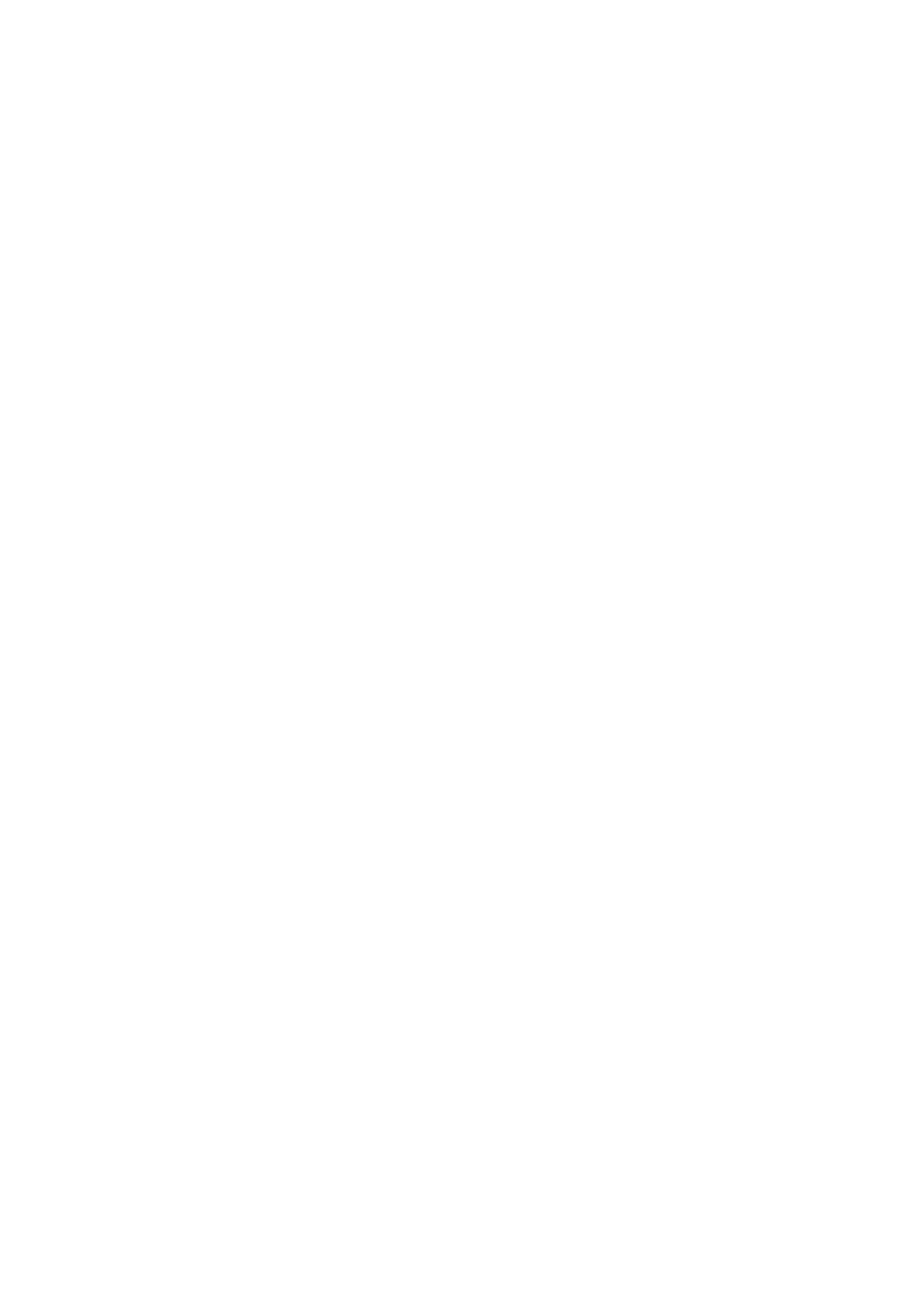*I certify that this public bill, which originated in the Legislative Assembly, has finally passed the Legislative Council and the Legislative Assembly of New South Wales.*

> *Clerk of the Legislative Assembly. Legislative Assembly, Sydney, , 2012*



New South Wales

## **Ombudsman Amendment Bill 2012**

Act No , 2012

An Act to amend the *Ombudsman Act 1974*, the *Crime Commission Act 2012* and the *Police Integrity Commission Act 1996* with respect to inquiries by the Ombudsman and the disclosure of information.

*I have examined this bill and find it to correspond in all respects with the bill as finally passed by both Houses.*

*Assistant Speaker of the Legislative Assembly.*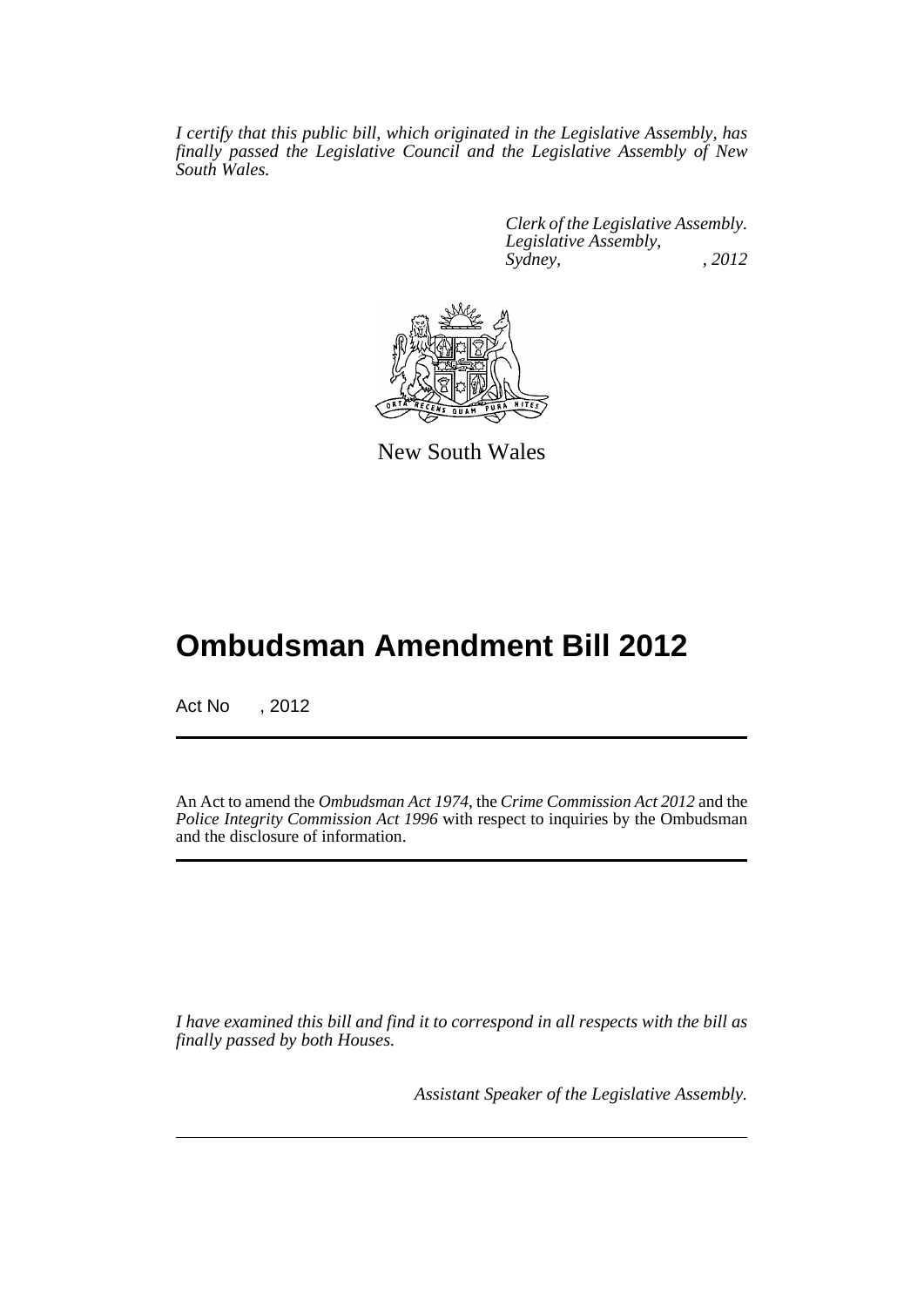Clause 1 Ombudsman Amendment Bill 2012

## <span id="page-3-0"></span>**The Legislature of New South Wales enacts:**

## **1 Name of Act**

This Act is the *Ombudsman Amendment Act 2012*.

## <span id="page-3-1"></span>**2 Commencement**

This Act commences on the date of assent to this Act.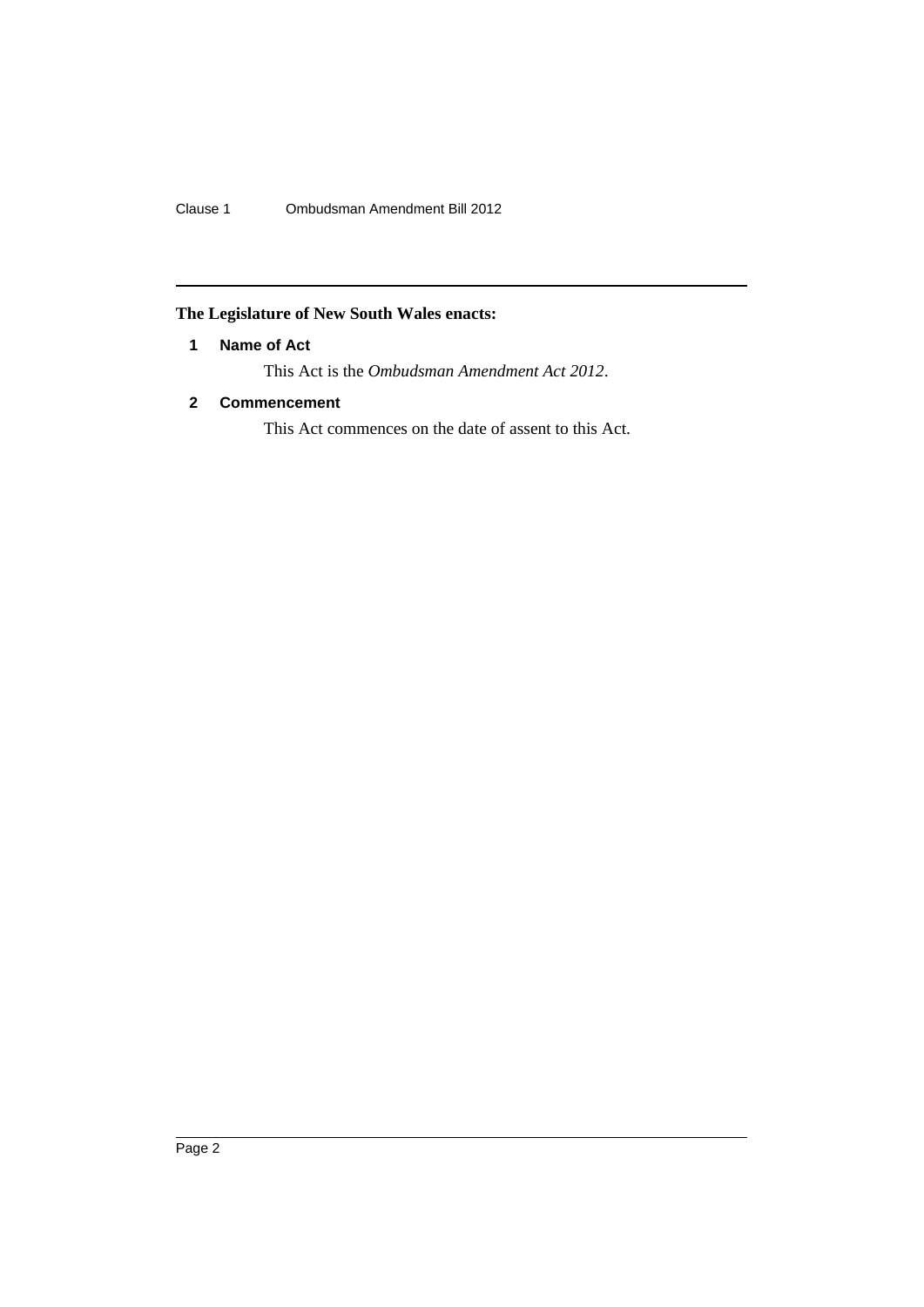Amendment of Ombudsman Act 1974 No 68 Schedule 1

## <span id="page-4-0"></span>**Schedule 1 Amendment of Ombudsman Act 1974 No 68**

#### **[1] Section 19 Inquiries**

Insert after section 19 (3):

(4) The Ombudsman may appoint an Australian legal practitioner to assist the Ombudsman for the purposes of an inquiry held by the Ombudsman and the Australian legal practitioner may appear before the inquiry.

#### **[2] Sections 19A–19C**

Insert after section 19:

#### **19A Restriction on publication of evidence**

#### (1) **Direction regarding publication**

The Ombudsman may direct that:

- (a) any evidence given before an inquiry held by the Ombudsman, or
- (b) the contents of any document, or a description of any thing, produced to the Ombudsman, or
- (c) any information that might enable a person who has given or may be about to give evidence before an inquiry to be identified or located, or
- (d) the fact that any person has given or may be about to give evidence before an inquiry,

must not be published, or must not be published except in such manner, and to such persons, as the Ombudsman specifies.

#### (2) **Public interest**

The Ombudsman is not to give a direction under this section unless satisfied that the direction is necessary or desirable in the public interest.

#### (3) **Offence**

A person must not make a publication in contravention of a direction given under this section.

Maximum penalty: 50 penalty units or imprisonment for 12 months, or both.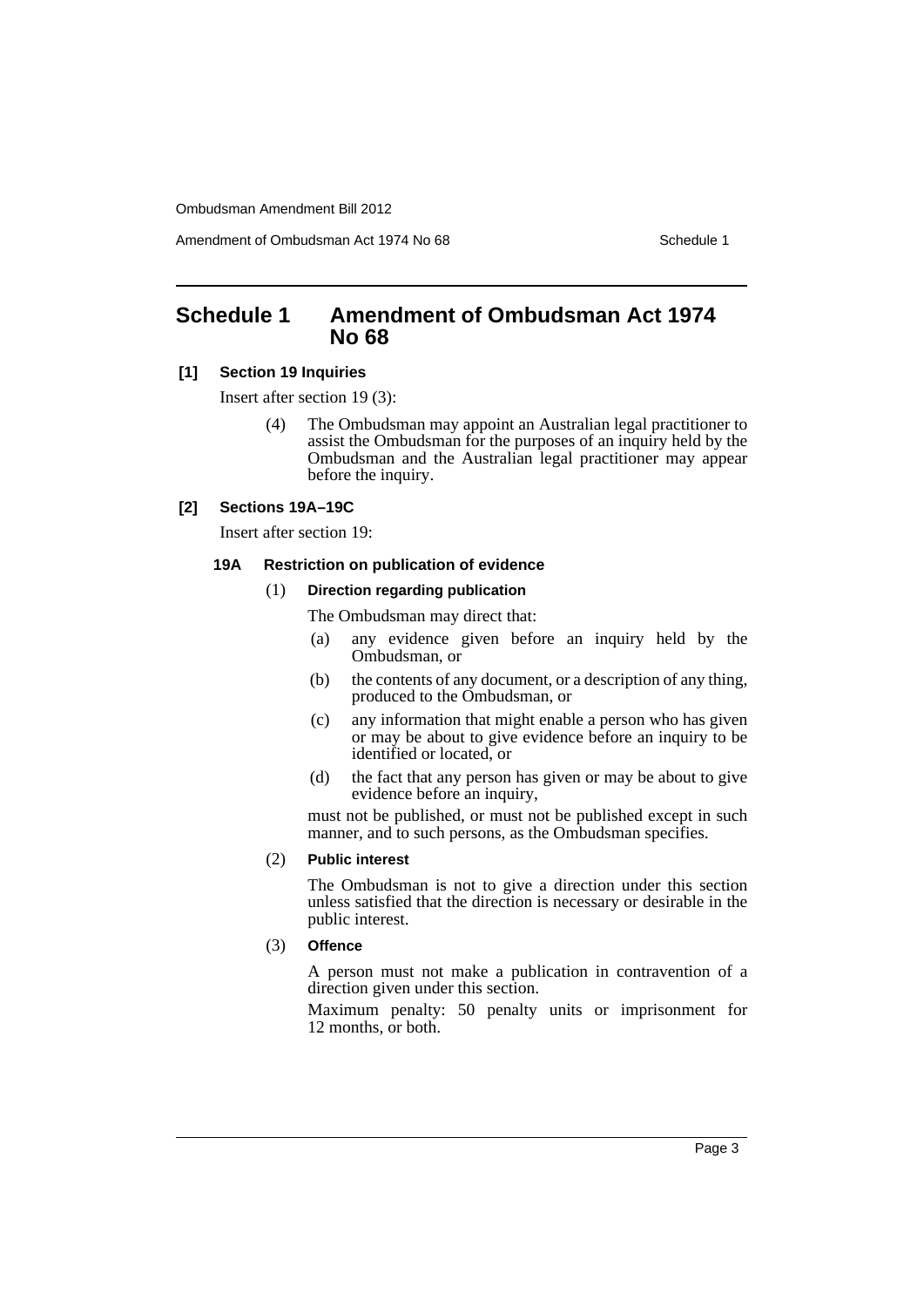Schedule 1 Amendment of Ombudsman Act 1974 No 68

#### (4) **Definition**

In this section and sections 19B and 19C, *inquiry* means an inquiry held under section 19.

#### **19B Publication of evidence given at inquiry**

(1) A person who was present at an inquiry must not publish, or permit to be published, any evidence given before the inquiry or any of the contents of a document produced at the inquiry, except to the Ombudsman, an officer of the Ombudsman or an Australian legal practitioner appointed under section 19 (4) or as permitted by the Ombudsman or the regulations.

Maximum penalty: 50 penalty units or imprisonment for 12 months, or both.

- (2) Nothing in this section affects section 19A, but a person cannot be punished under both sections for the same publication.
- (3) This section does not apply to an officer of the Ombudsman or an Australian legal practitioner appointed under section 19 (4).

#### **19C Disclosures prejudicing investigations**

(1) A person who is required by the Ombudsman by a summons issued under section 19 (2) to give evidence or to produce a document or other thing must not disclose any information about the summons that is likely to prejudice the investigation to which it relates.

Maximum penalty: 50 penalty units or imprisonment for 12 months, or both.

- (2) Subsection (1) does not apply to a summons unless it specifies that information about the summons must not be disclosed.
- (3) A person does not contravene this section if:
	- (a) the disclosure is made to an employee, agent or other person in order to obtain information to comply with the summons and the employee, agent or other person is directed not to inform the person to whom the information relates about the matter, or
	- (b) the disclosure is made to obtain legal advice or representation in relation to the summons, or
	- (c) the disclosure is made for the purposes of, or in the course of, legal proceedings, or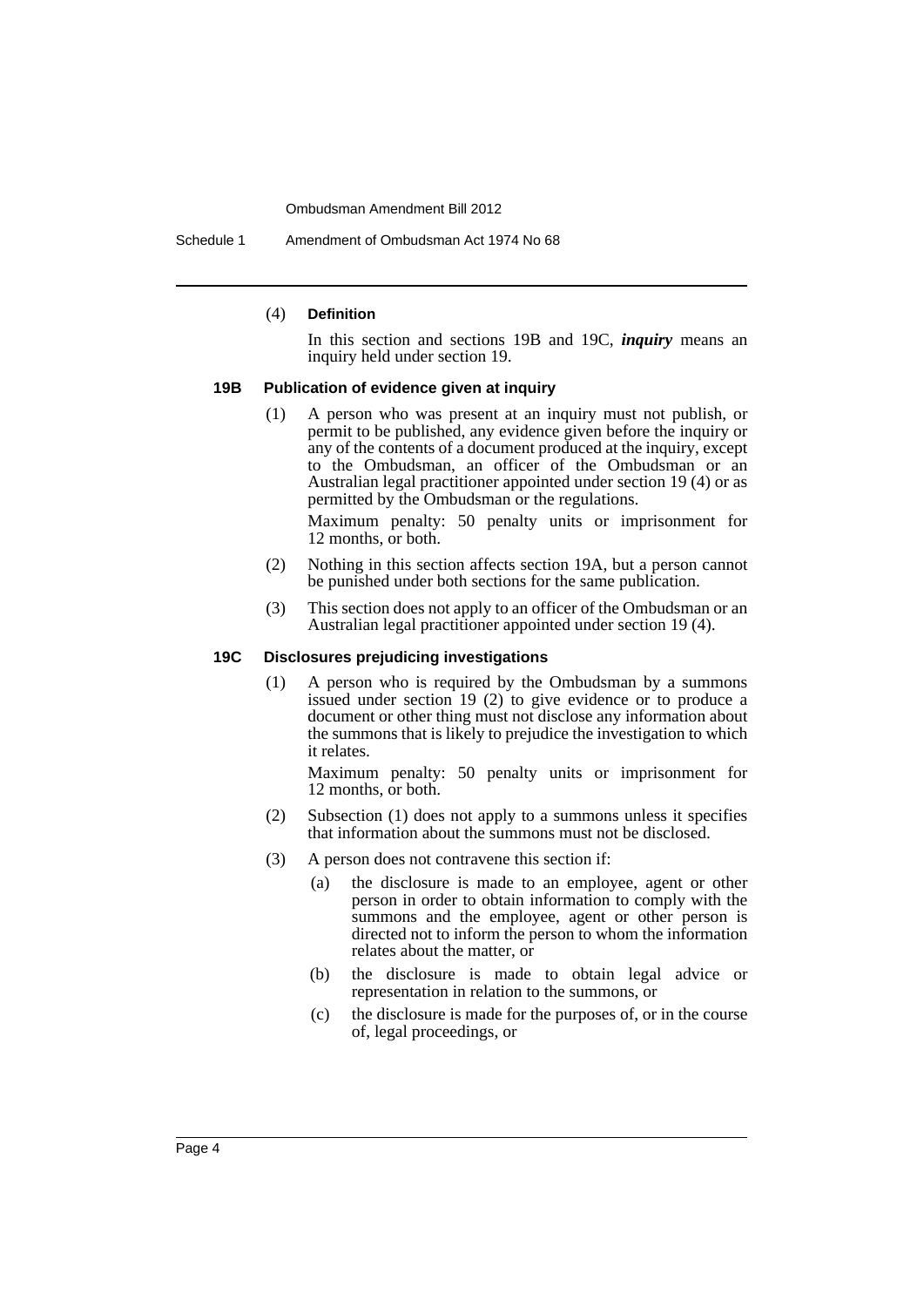Amendment of Ombudsman Act 1974 No 68 Schedule 1

- (d) the disclosure is made in accordance with guidelines issued by the Ombudsman or in accordance with the regulations.
- (4) A reference in this section to the disclosure of any information about a summons includes a reference to:
	- (a) a disclosure about the existence or nature of the summons or of the investigation to which it relates, and
	- (b) a disclosure of any information to a person from which the person could reasonably be expected to infer the existence or nature of the summons or of the investigation to which it relates.

#### **[3] Section 35A Immunity of Ombudsman and others**

Insert after section 35A (3):

(4) An Australian legal practitioner assisting the Ombudsman or representing a person at an inquiry held by the Ombudsman has the same protection and immunity as a barrister has in appearing for a party in proceedings in the Supreme Court.

### **[4] Schedule 2 Savings and transitional provisions**

Insert at the end of clause 1 (1):

any other Act that amends this Act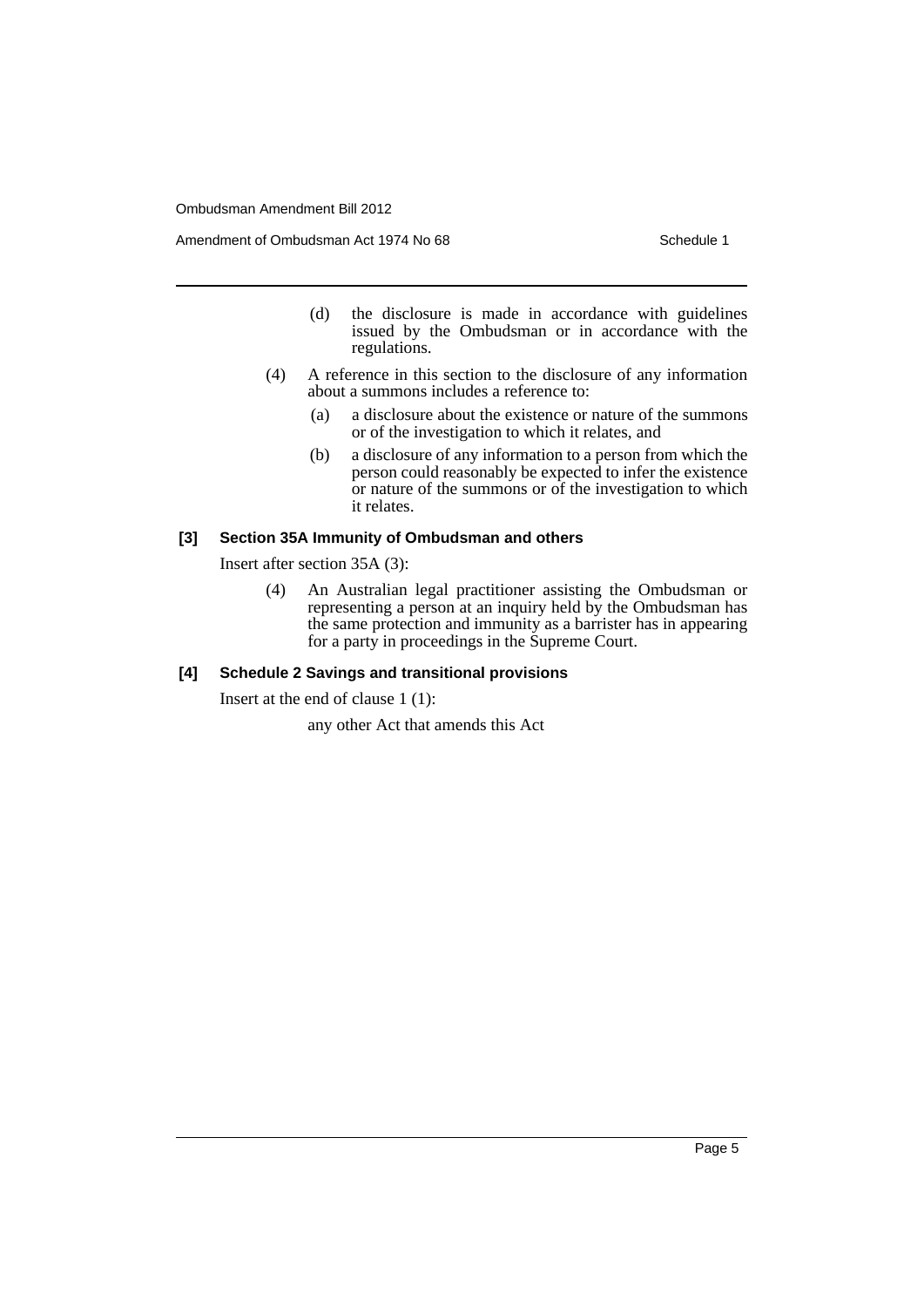Schedule 2 Amendment of Crime Commission Act 2012 No 66

## <span id="page-7-0"></span>**Schedule 2 Amendment of Crime Commission Act 2012 No 66**

#### **[1] Section 63 Powers of Inspector**

Insert at the end of the section:

(2) A referral of a matter under this section to another public authority or public official for consideration or action must specify in writing the terms of the referral.

#### **[2] Section 80A**

Insert after section 80:

#### **80A Disclosure of information and giving of evidence by Commission to Ombudsman**

- (1) The Commissioner, and any officer of the Commission acting with the approval of the Commissioner, may:
	- (a) furnish to the Ombudsman information obtained by the Commissioner or officer in exercising functions in relation to the Commission, or
	- (b) give evidence before the Ombudsman and produce any document to the Ombudsman in respect of any such information.
- (2) The Commissioner, and any officer of the Commission, can be compelled to give evidence before the Ombudsman or produce a document before the Ombudsman in respect of information obtained by the Commissioner or officer in exercising functions as referred to in subsection (1) only if:
	- (a) a matter has been referred by the Inspector of the Crime Commission, or the Inspector of the Police Integrity Commission, to the Ombudsman for investigation, and
	- (b) the evidence or document is relevant to the matter referred.
- (3) The Ombudsman may exercise the Ombudsman's powers under section 19 (2) of the *Ombudsman Act 1974* for the purposes of subsection (2).
- (4) This section applies despite section 80 and any other law.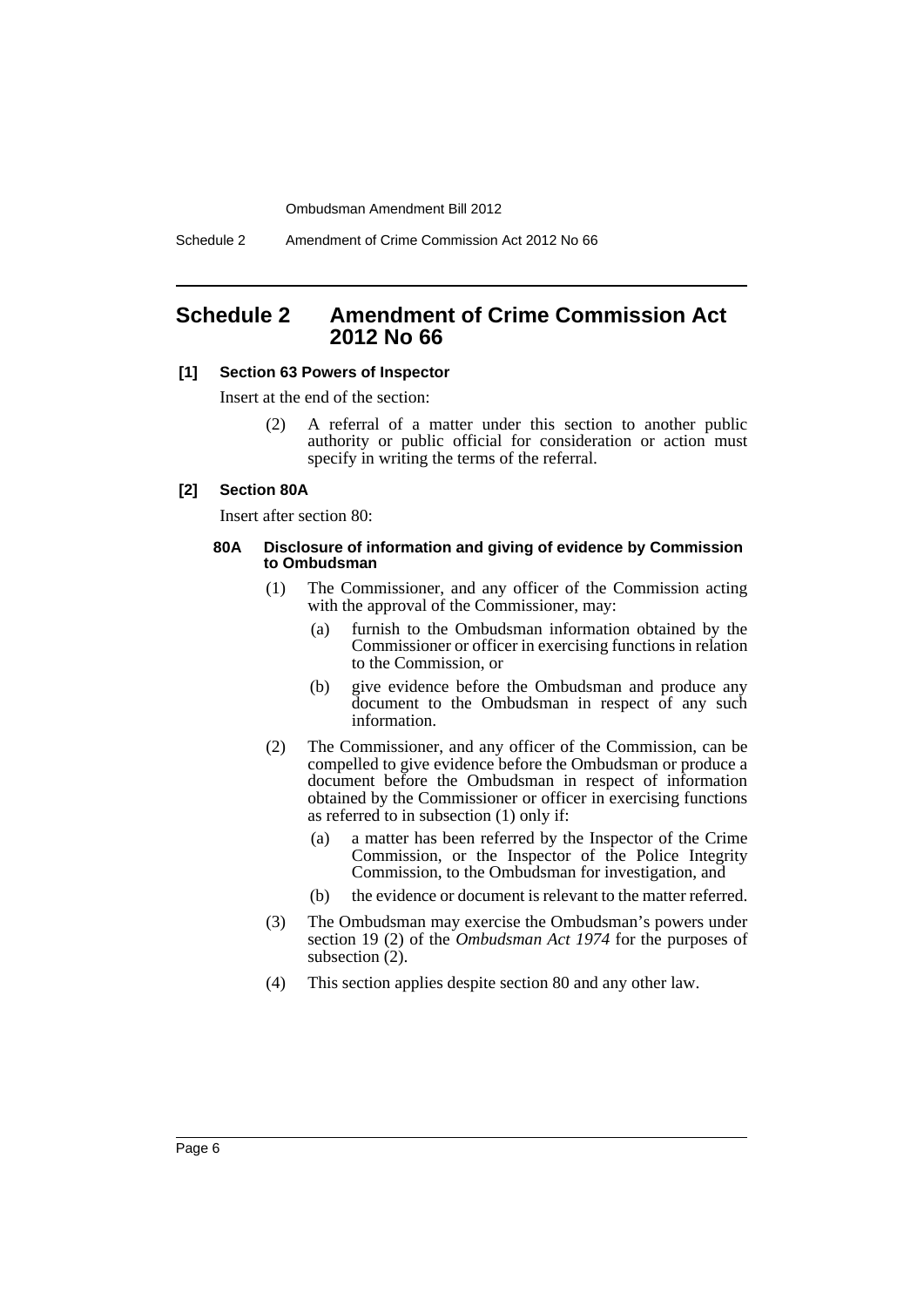Amendment of Crime Commission Act 2012 No 66 Schedule 2

#### **[3] Schedule 4 Savings, transitional and other provisions**

Omit clause 8. Insert instead:

**8 Secrecy**

Sections 80 and 80A apply to and in respect of anything to which section 29 of the repealed Act applied immediately before its repeal and, for that purpose, a reference in section 80:

- (a) to a provision of this Act includes a reference to the corresponding provision of the repealed Act, and
- (b) to the exercise of functions under this Act includes a reference to the exercise of functions under the repealed Act.